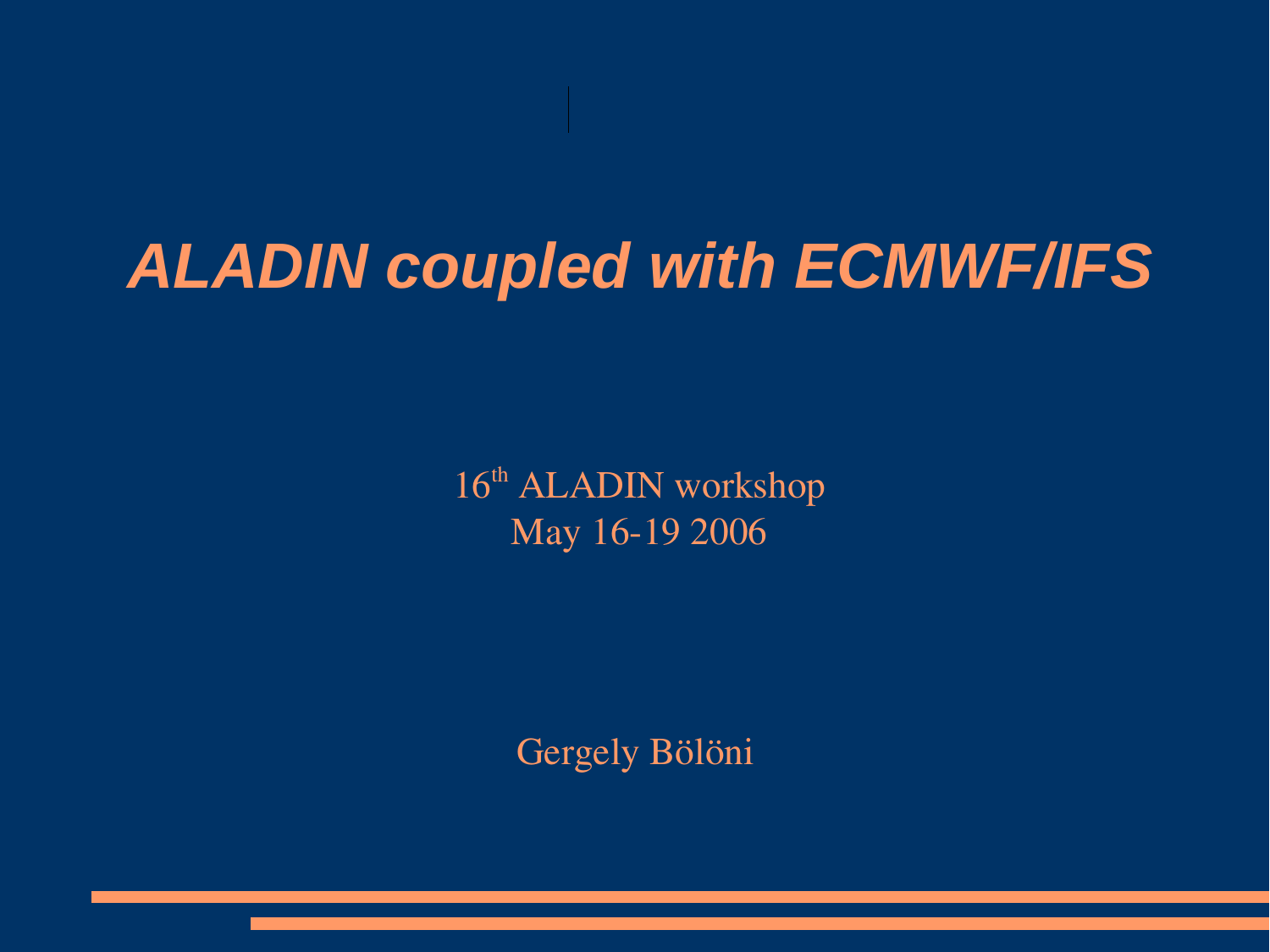

### 1. Technical introduction

2. Experiments

3. Conclusions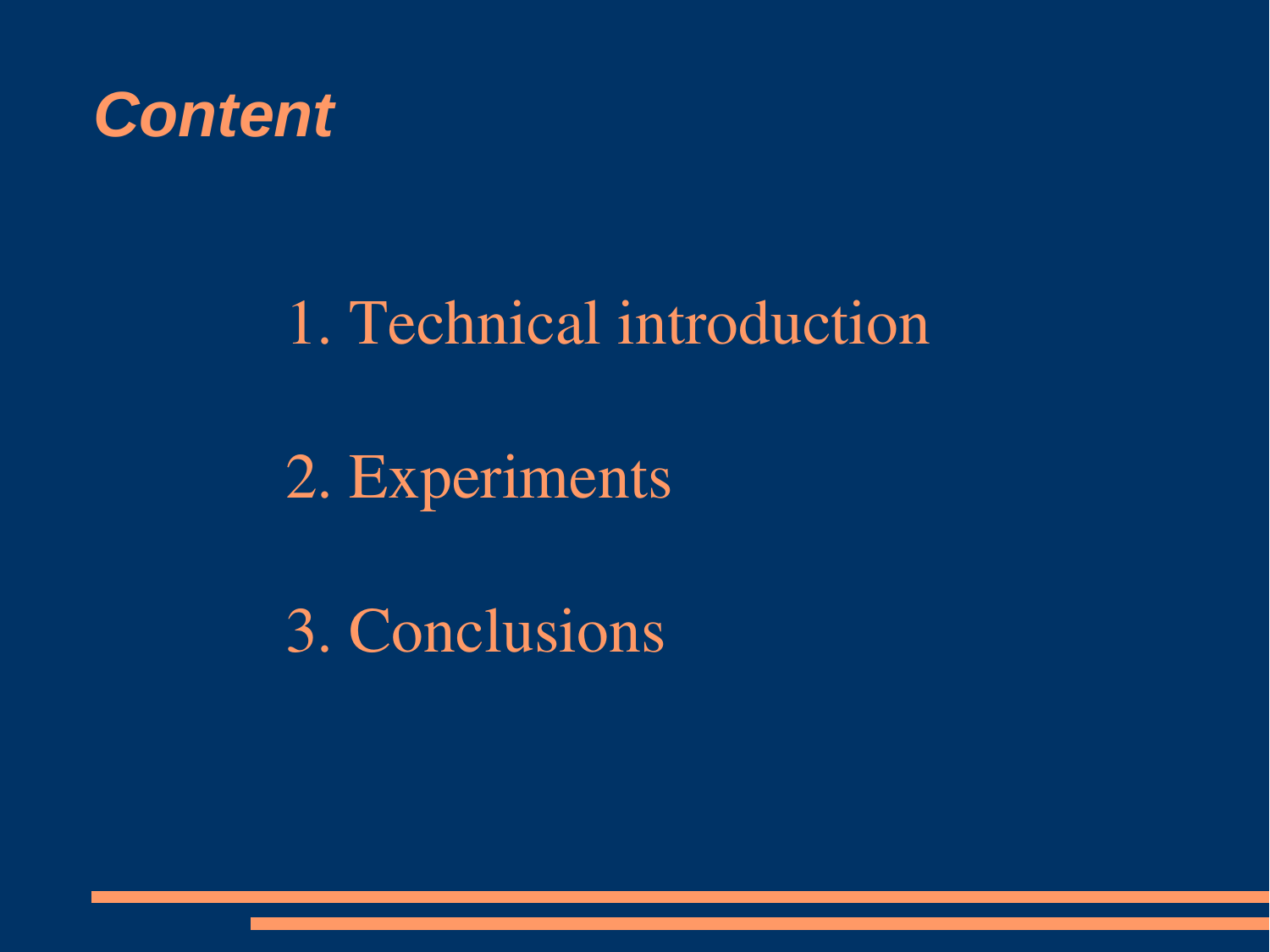## **Technical introduction**

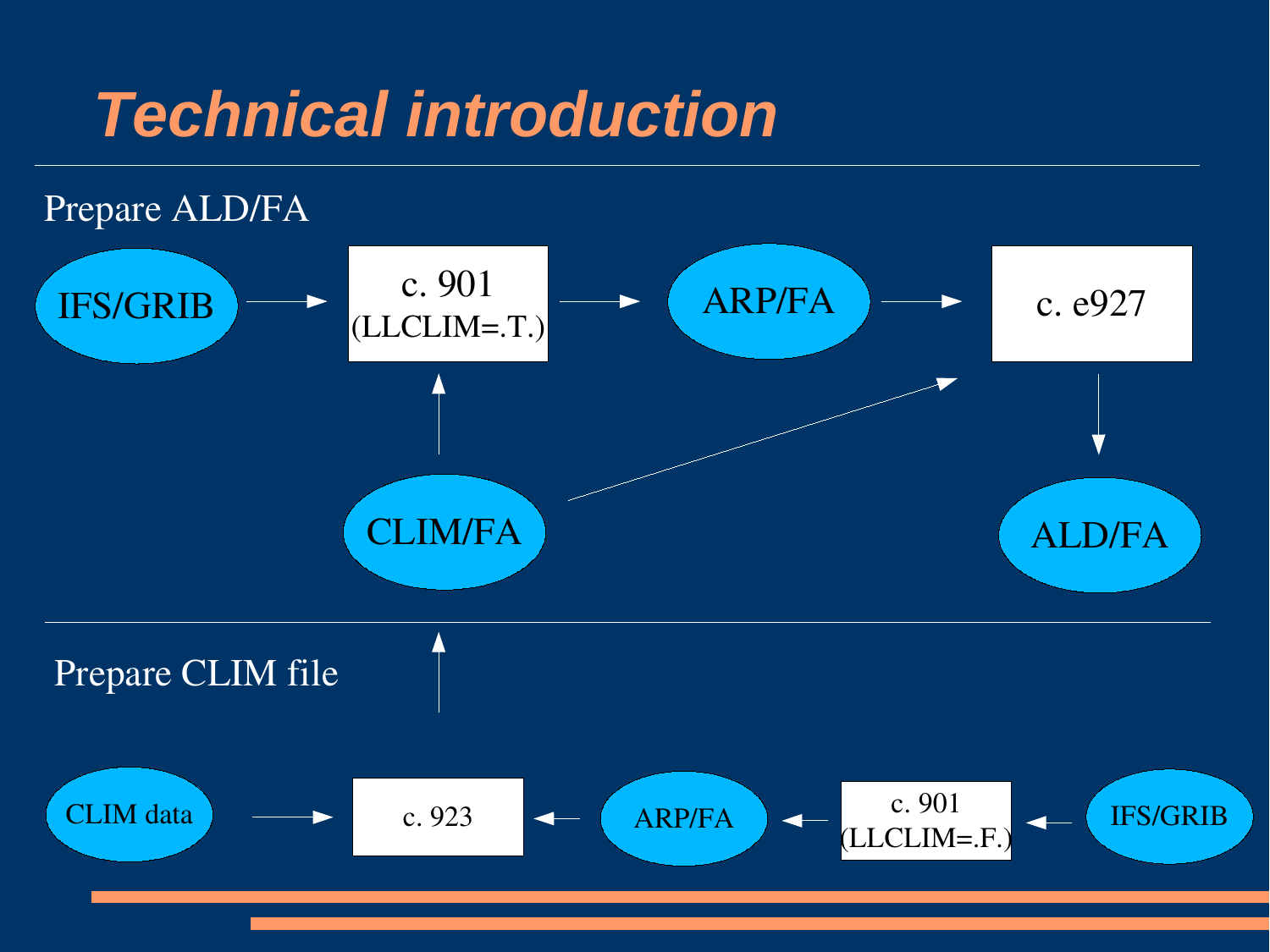# **Technical introduction**

### Prepare IC

- use analysis grib files
- all fields are available in Mars for 901/e927

#### need to initialize surface

### Prepare LBC

- use <u>forecast</u> grib files
- surface related constants are NOT available in Mars for 901/e927!

Take the missing fields from the analysis / climate file *(several technical solutions: Mars, grib, FA)*

- NO need to initialize surface
- optimality of conf 901 (IC or LBC) (?) - example of land/sea mask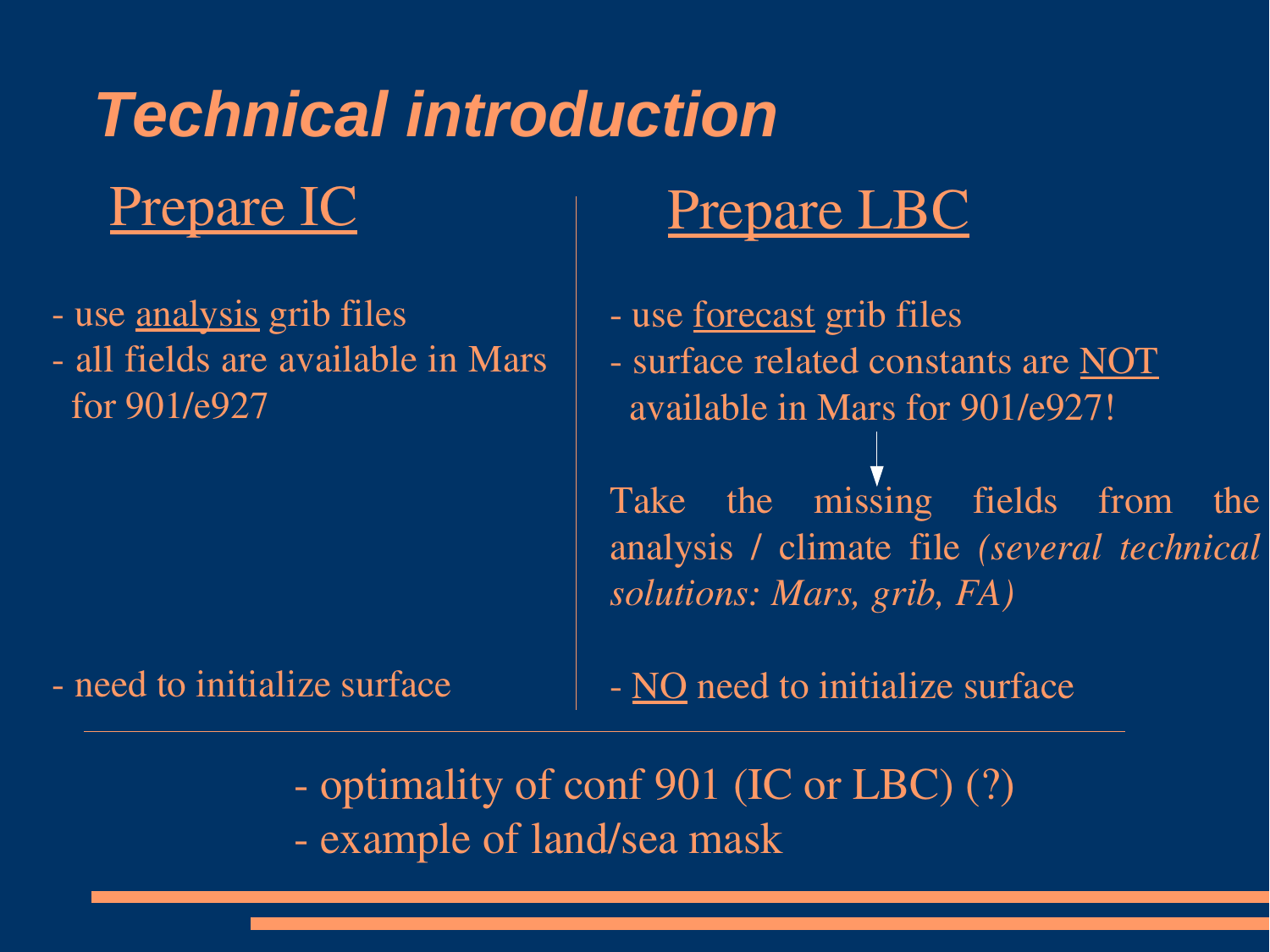## **Experiments**

- $-10$  day period (1-10, January 2005)
- dynamical adaptation (00UTC +48h)
- no local assimilation

### ARBC: IC(Arpege) + LBC(Arpege) ECBC: IC(Ecmwf) + LBC(Ecmwf) ECB1: IC(Arpege) + LBC(Ecmwf)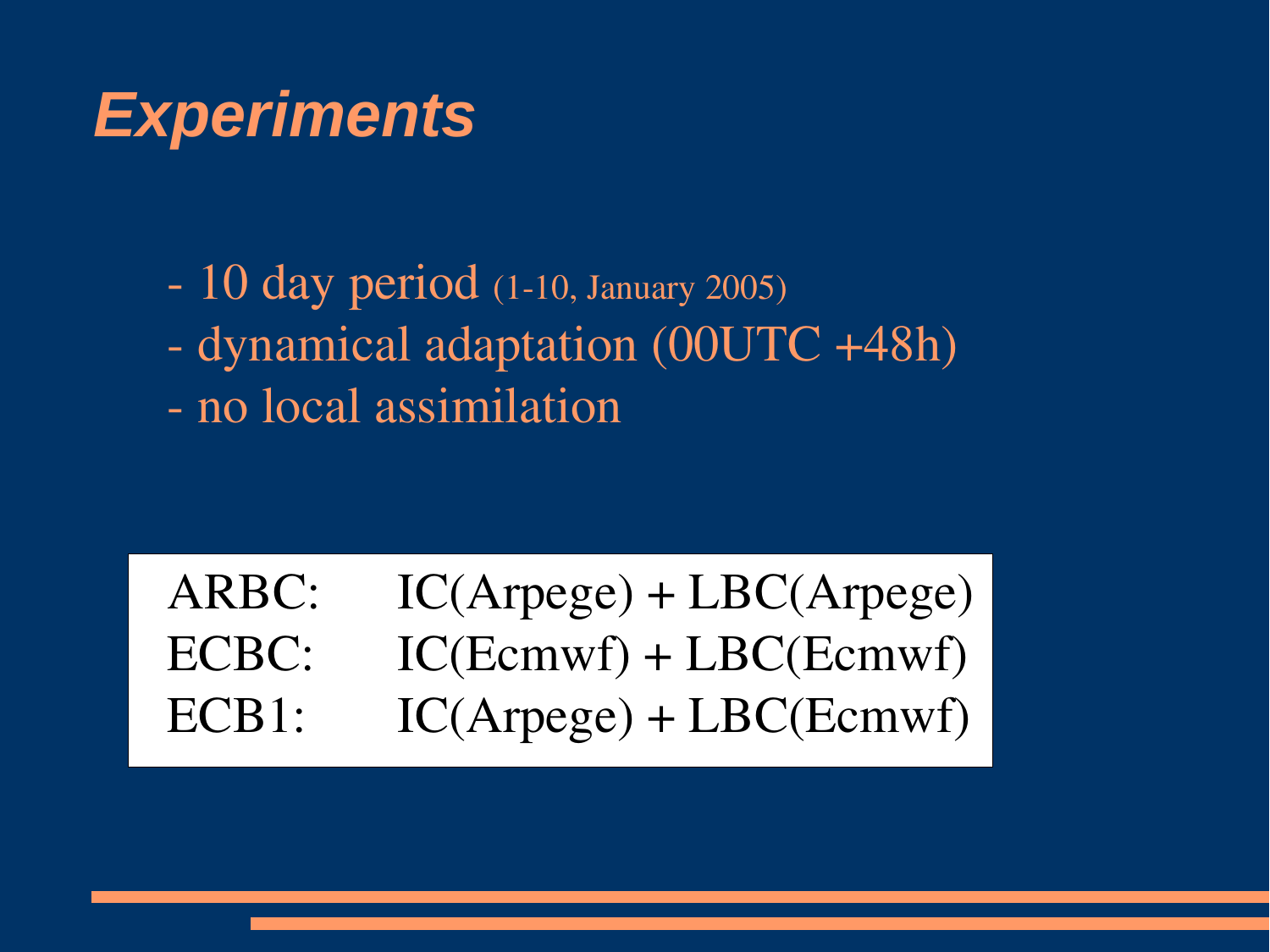

#### Temperature RMSE

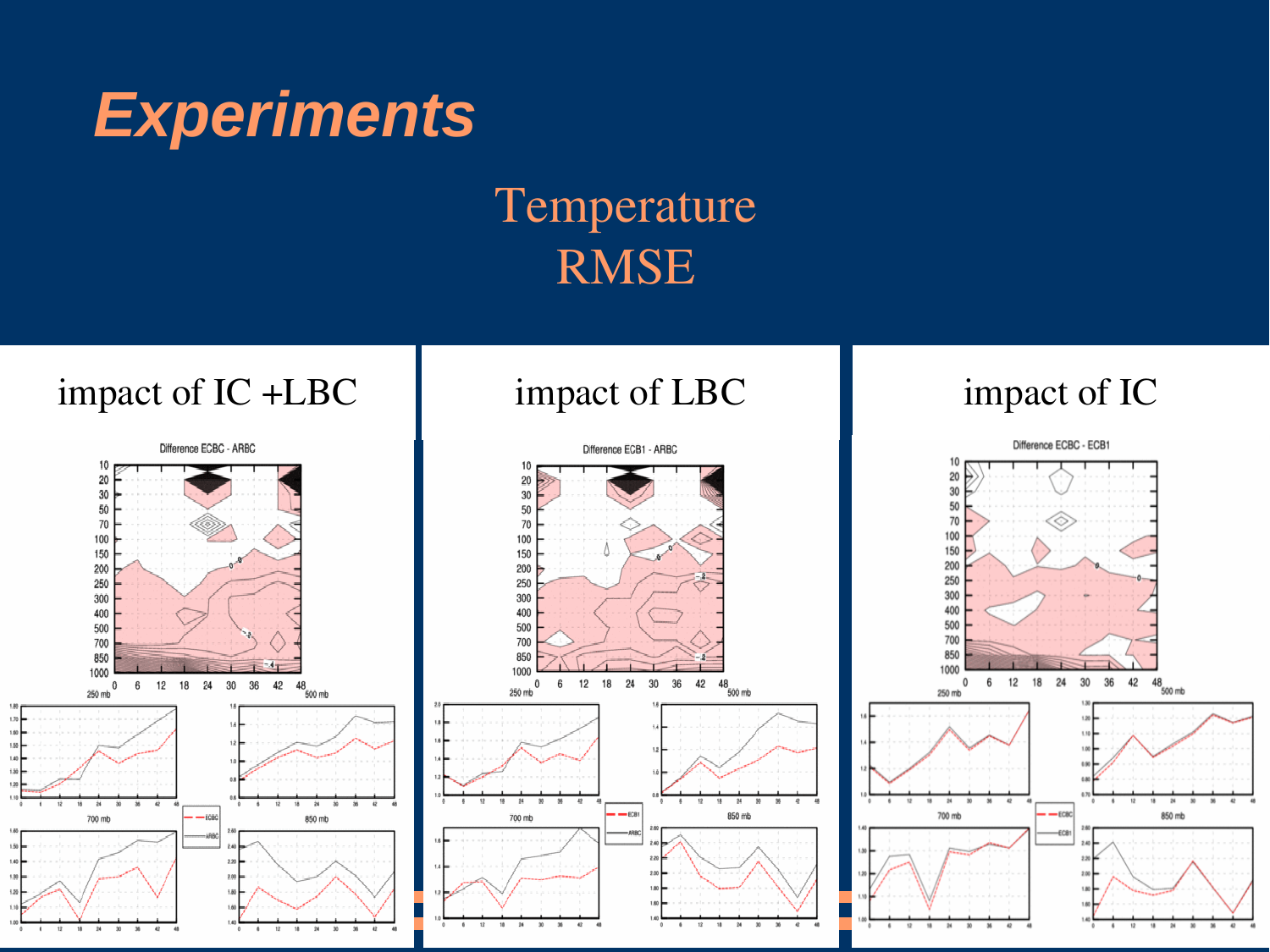

#### Relative humidity RMSE

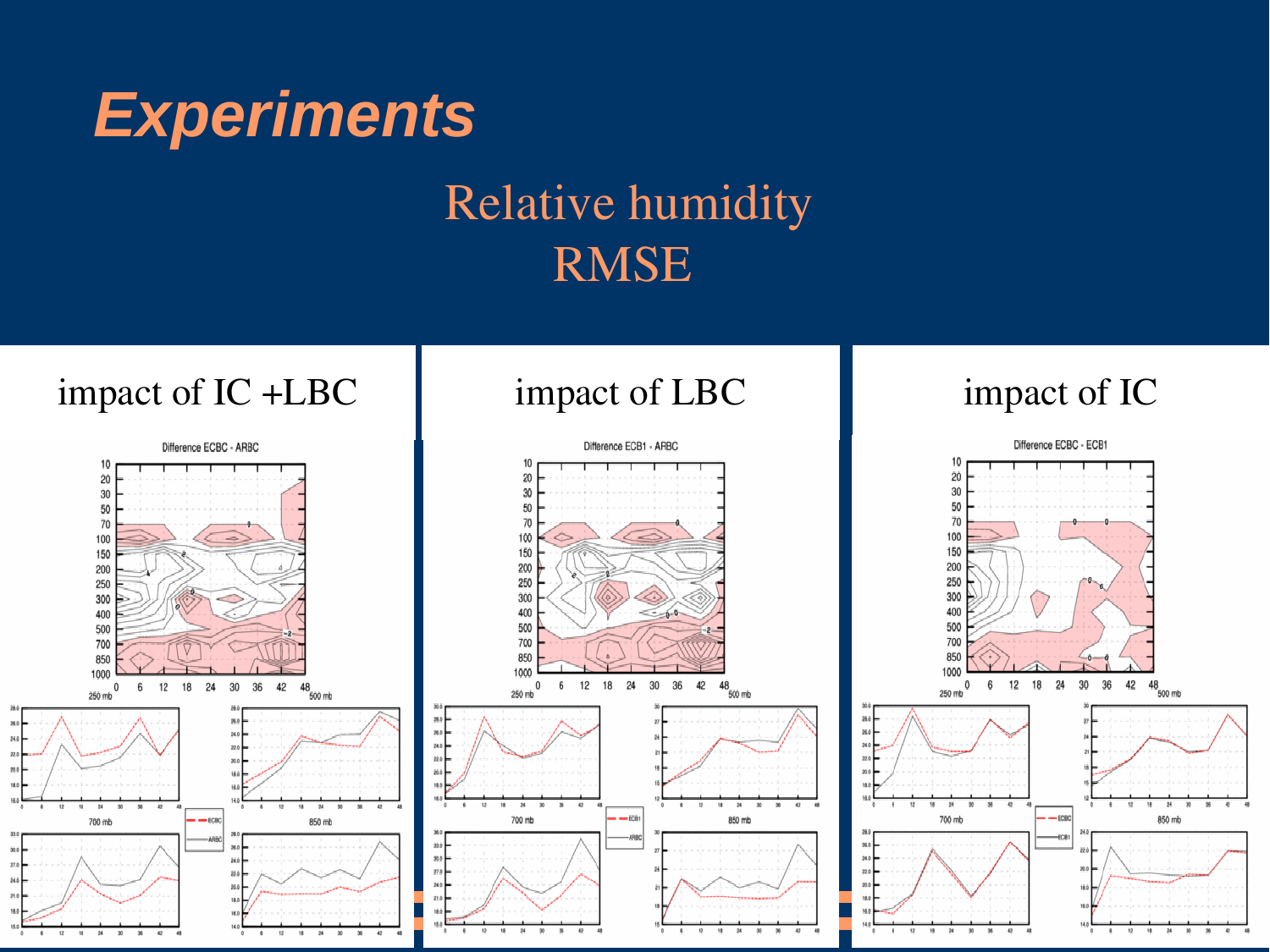

#### Geopotential RMSE

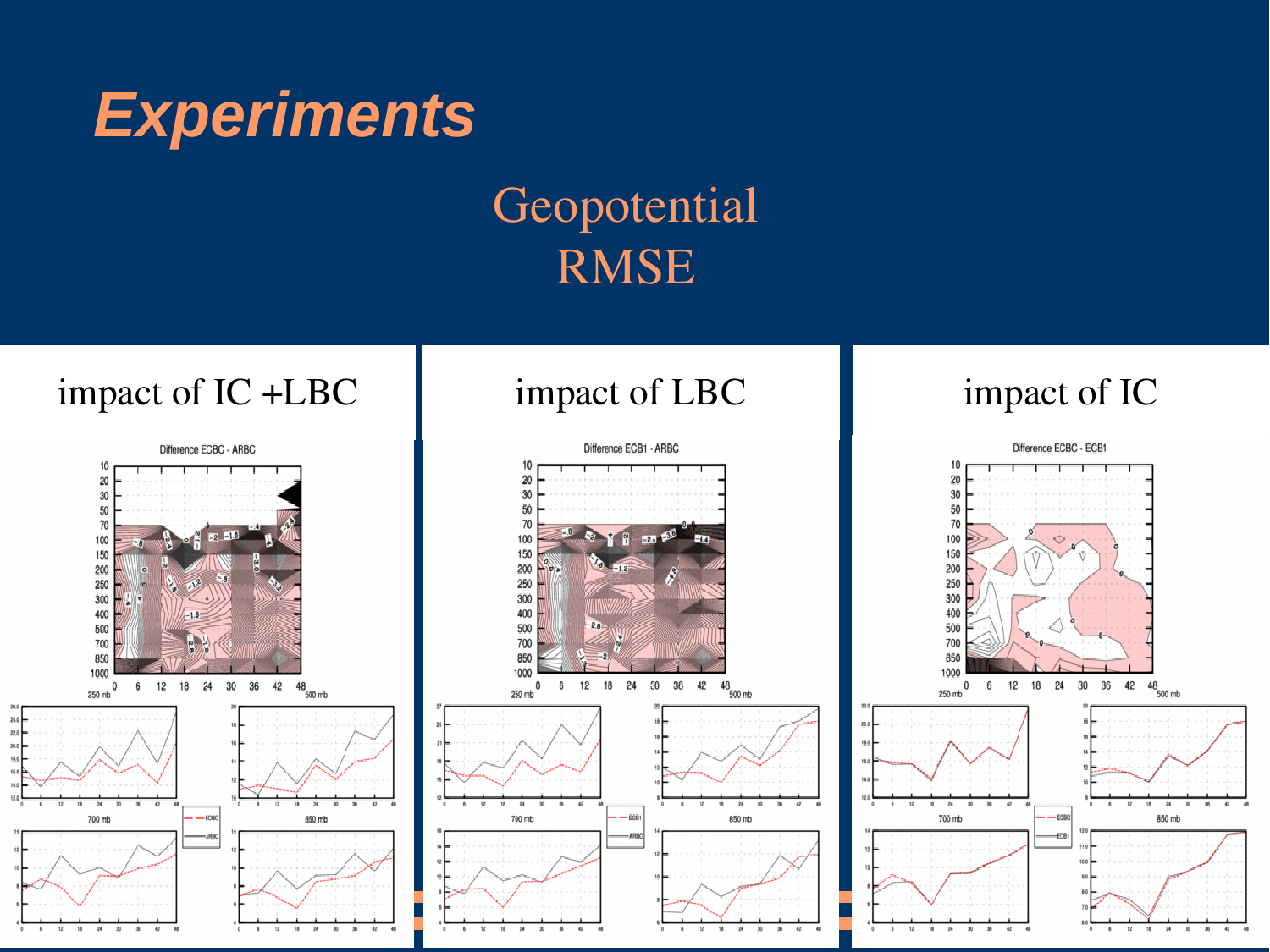

#### Wind speed RMSE

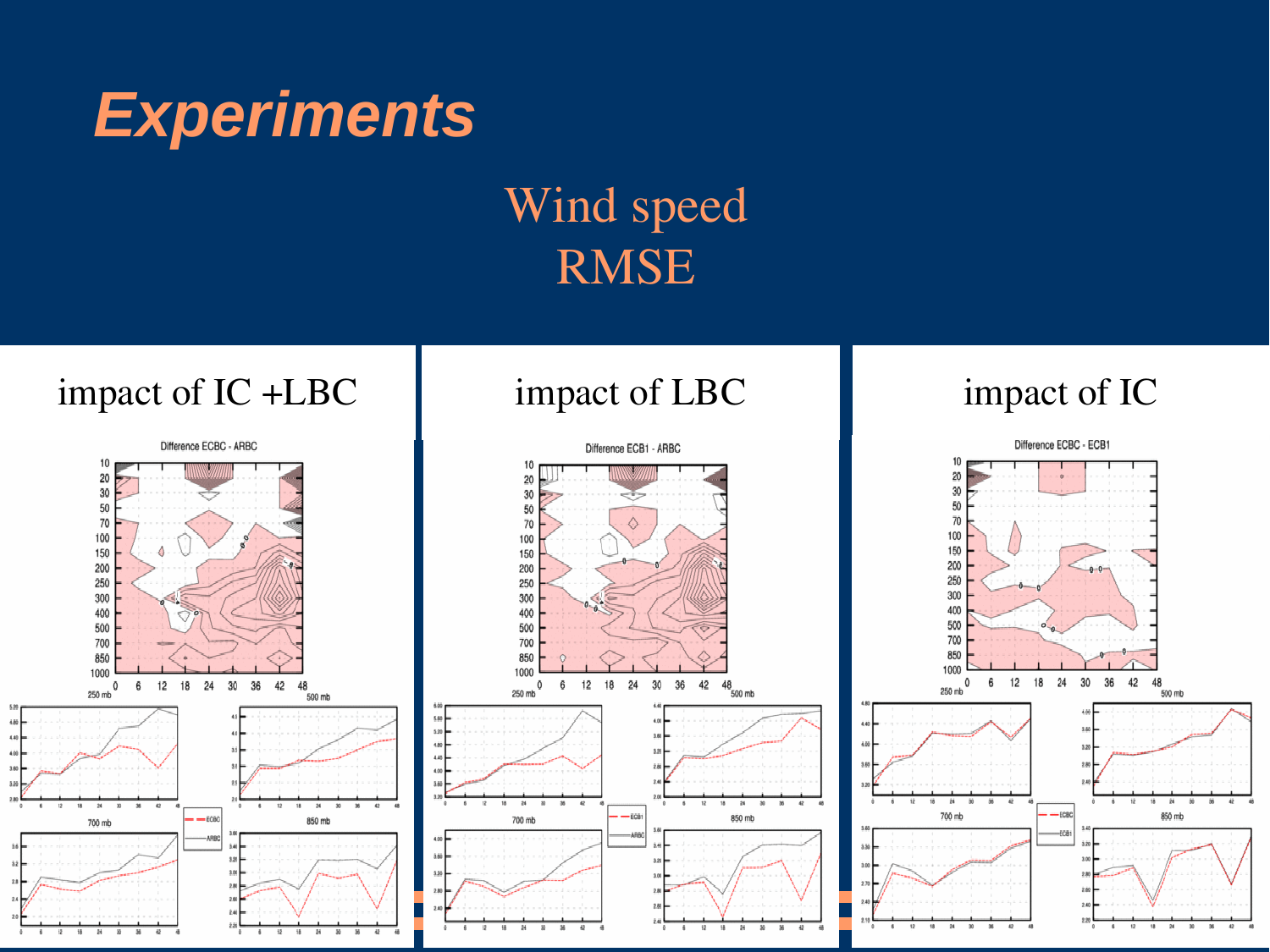

### T2m, RH2m RMSE & BIAS

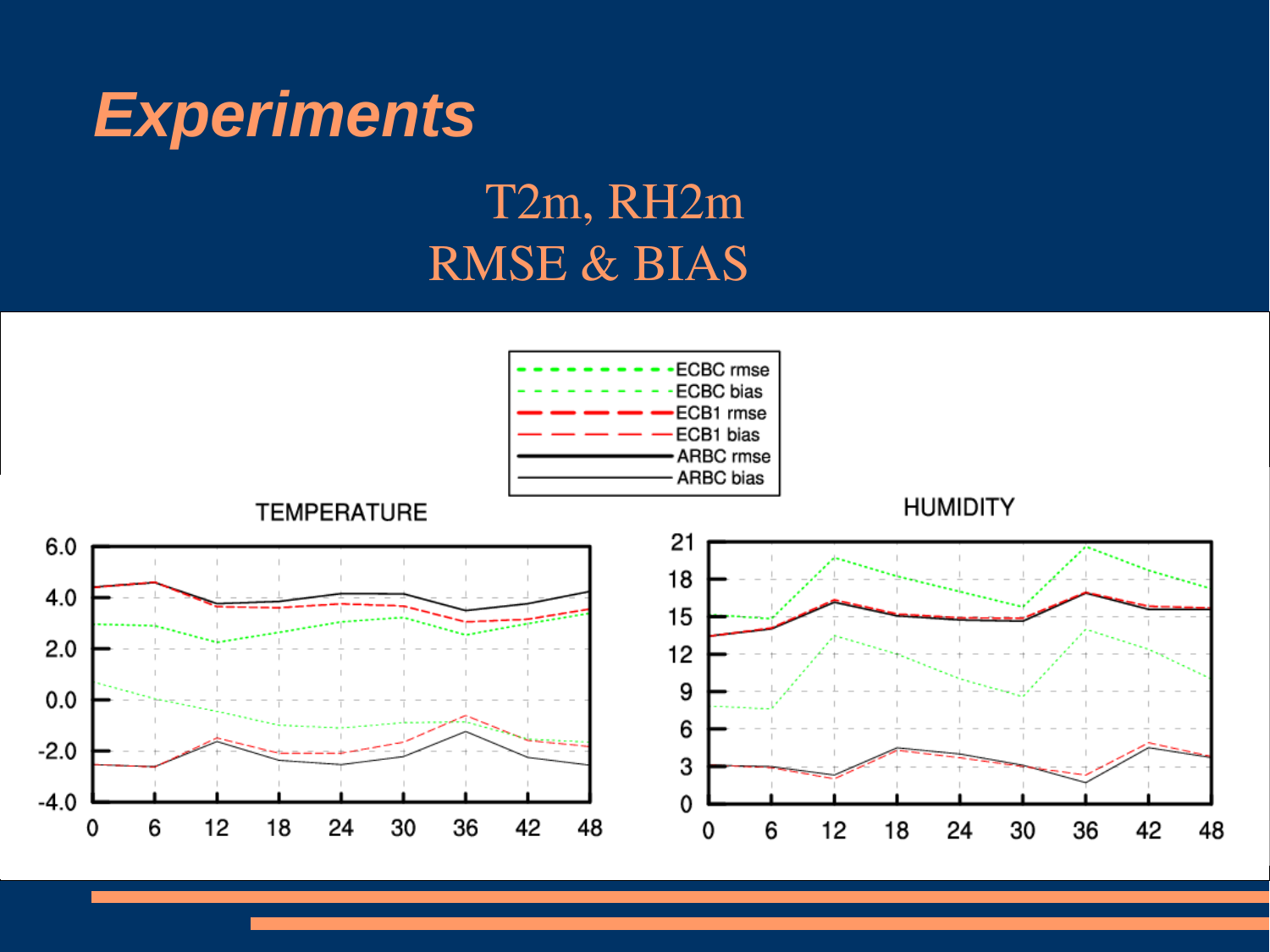## **Conclusions**

- Influence of the LBC is very important (strong differences in the forecast quality above  $+24-36h$  even if IC is the same)

- Influence of the IC diff. is important at the beginning of the forecats (max. up to  $+36h$ )

- The use of ECMWF IC and LBC gives generally better results (there are however important exceptions, see next slide)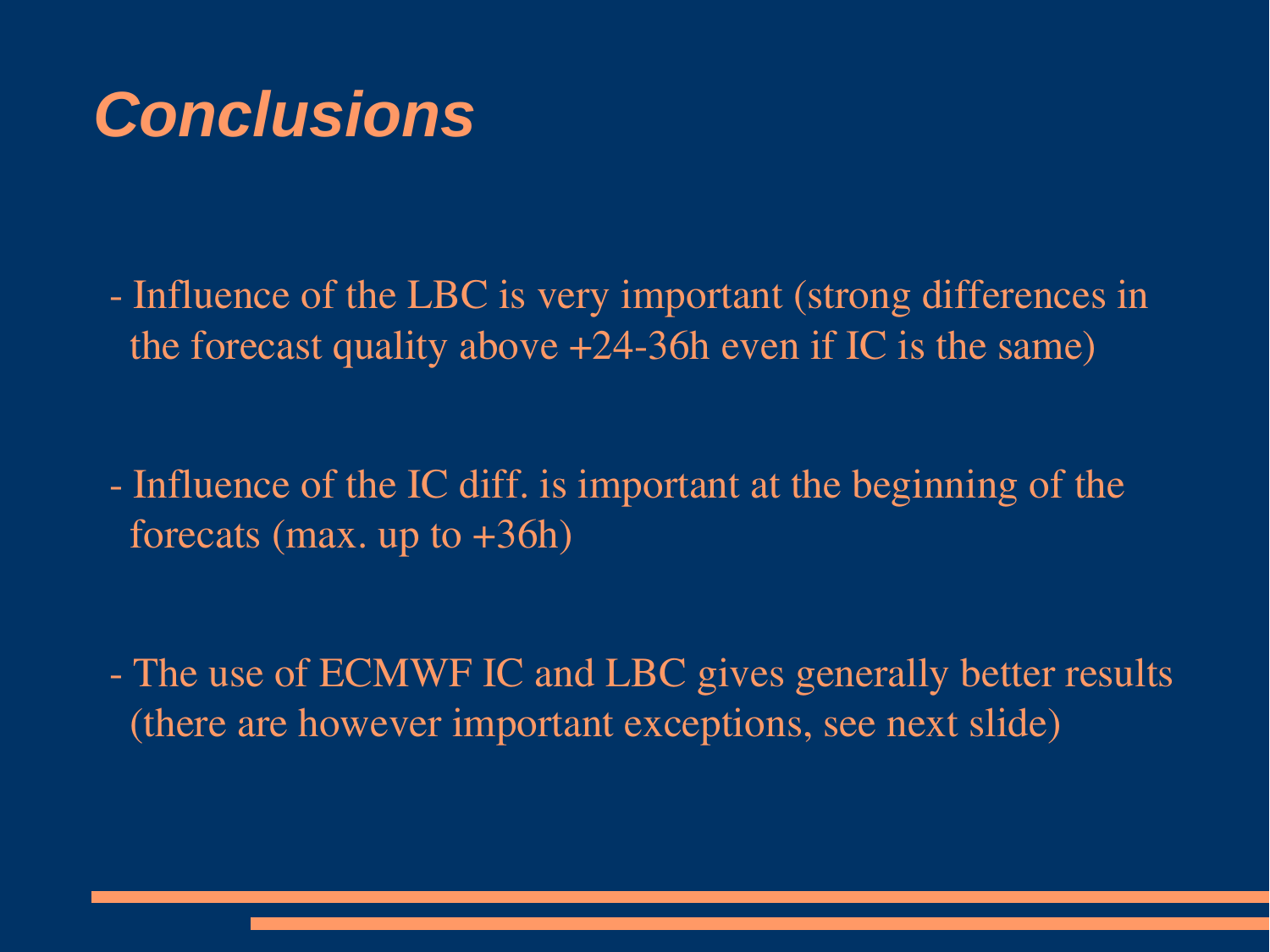## **Conclusions**

- RH2m RMSE and BIAS with ECMWF IC is very bad! (purely due to the IC, probably poor initialization of surface fields)
- Use of ARPEGE IC and LBC gives better results for RH in the altitude (?)